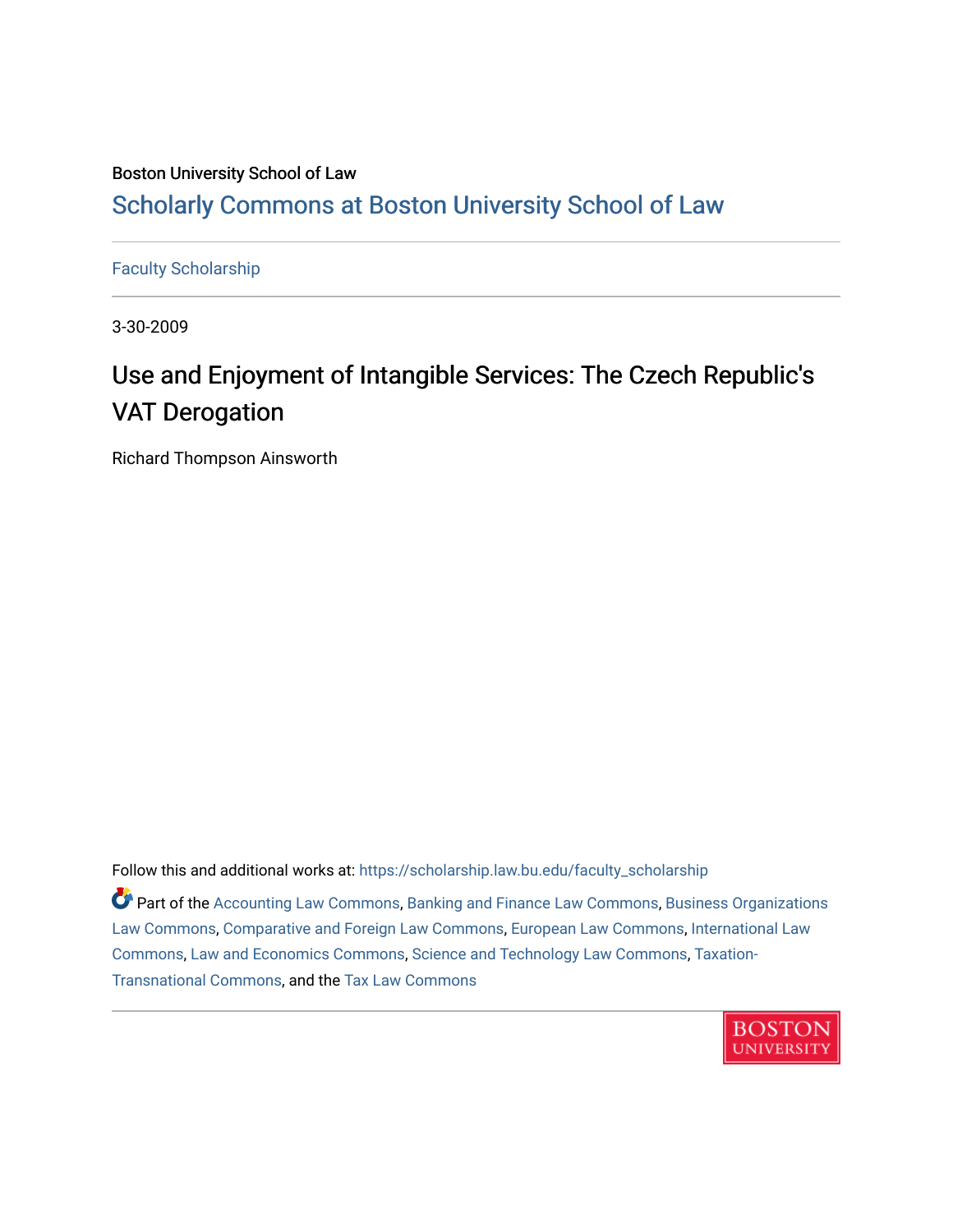

# **USE AND ENJOYMENT OF INTANGIBLE SERVICES: THE CZECH REPUBLIC'S VAT DEROGATION**

Boston University School of Law Working Paper No. 09-07 (February 3, 2009)<br>Revised October 28, 2009

Richard T. Ainsworth

This paper can be downloaded without charge at: Revised October 28, 2009<br>Richard T. Ainsworth<br>This paper can be downloaded without charge at:<br>ww.bu.edu/law/faculty/scholarship/workingpapers/20<br>Rectronic copy available at: https://ssm.com/abstract=1336967

http://www.bu.edu/law/faculty/scholarship/workingpapers/2009.html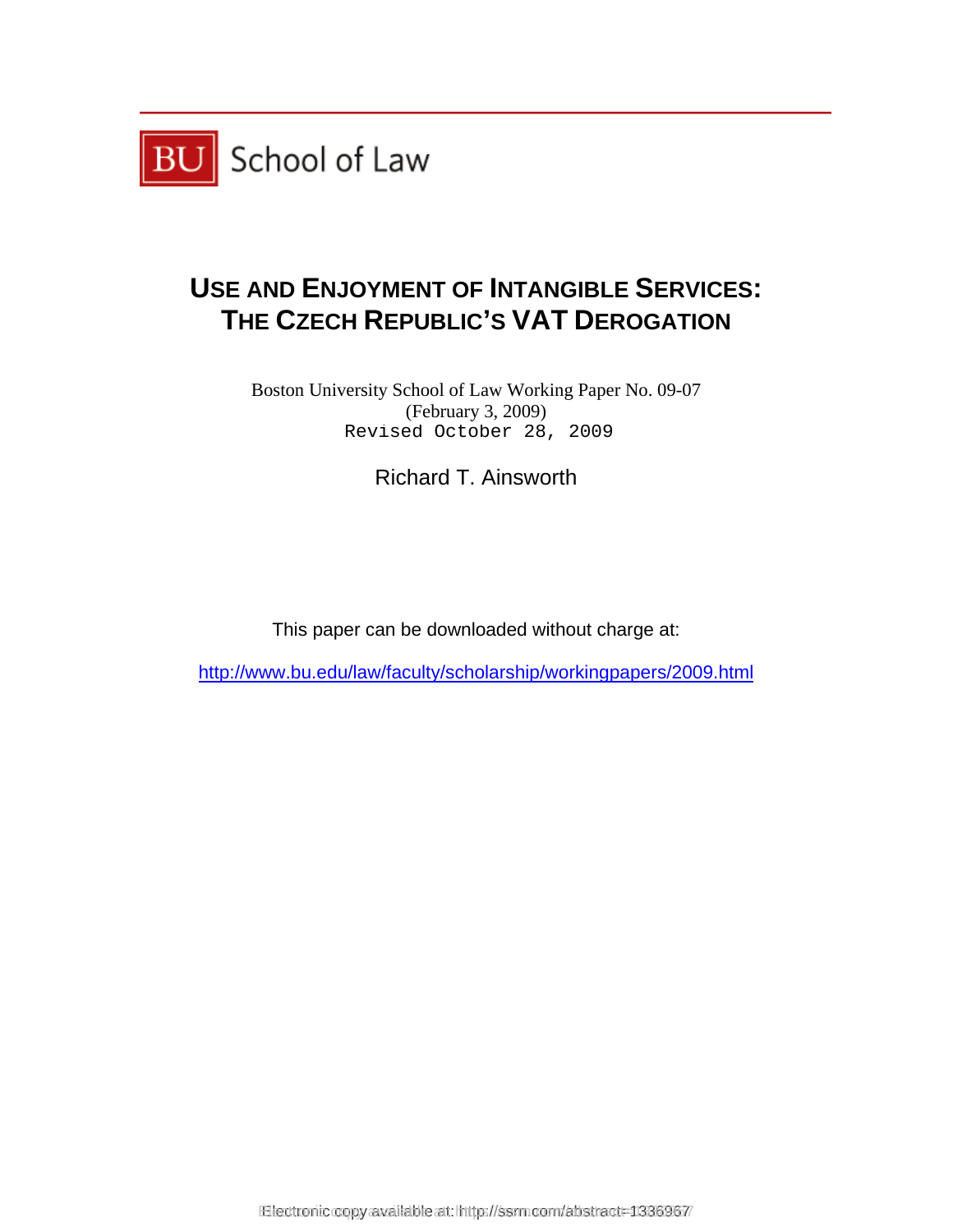# USE AND ENJOYMENT OF INTANGIBLE SERVICES: THE CZECH REPUBLIC'S VAT DEROGATION

Richard T. Ainsworth

On January 1, 2009 a minor change in the Czech Republic  $VAT<sup>1</sup>$  became effective. A use and enjoyment standard was added to modify the sourcing of certain service transactions.<sup>2</sup> Traditional proxy-based rules, derived from Articles 43 and 56(1) of the Recast VAT Directive  $(RVD)$ ,<sup>3</sup> are set aside by this modification when the customer receiving the services has a permanent establishment (PE) in the Czech Republic. The modification is authorized by RVD 58. Like many Member States, when it was faced with the task of transposing the sourcing rules for intangible services from the Sixth Directive into Czech law, the Czech legislature decided to closely tracking the wording of the Sixth Directive.<sup>4</sup> As a result the impact of the Czech change can be seen in large measure by following the Directive itself.

The January 1, 2009 change is a limited adoption of RVD 58(b), and functions like a full force of attraction principle in direct taxation.<sup>5</sup> If caught by these rules, transactions that would have been sourced outside the EU (and not subject to Czech VAT) will be sourced within the Czech Republic (and attract the Czech VAT). In most cases a reverse charge will apply. The new rule, found at Article 10, paragraph 14 of the Czech VAT Act, simply states:

Where the place of supply of a service is according to subsection 6, except for services exempt from tax, is set in a third country, and this service is provided to a person who is concurrently a payer, the home country shall be considered to be the place of supply if the service is actually used or consumed by this person in the home country.

l

It is not mandatory that Member States implement the Sixth Directive in any particular manner. The European Communities Act 1972, § 2 does make Community law directly effective in the Member States. In the EU this duality is respected: (a) there is national freedom to legislate in any manner the Member State desires, and (b) there is also an obligation to give effect to Community law as it is written. The consequence of this duality is frequently works out in the court system. The rule is, wherever possible, national law is to be construed in such a way as to be compatible with the provisions of the Directive [*Marleasing SA v La Comercial Internacional de Alimentacion SA,* Case C-106/89 [1990] ECR I-4135]. Provisions of a directive that are sufficiently clear and precise, and which have not been implemented by a Member State, may give rise to directly effective rights. When this occurs the Member State cannot rely on provisions of its national law which are incompatible with those rights. 5 <sup>5</sup> KLAUS VOGEL, KLAUS VOGEL ON DOUBLE TAX CONVENTIONS  $3^{\text{rd}}$  ed. (1997) 402 at 110, 421 at 148-49. (discussing the various permutation of the force of attraction principle, - a "full" force of attraction whereby any income sourced to a jurisdiction is taxable by that jurisdiction if that enterprise has a PE in that country; a "restricted" force of attraction whereby only income of the same type or kind as the income earned by the PE of an enterprise in that jurisdiction is taxable; "no" force of attraction whereby only income earned by the PE is subject to tax by that jurisdiction).

<sup>1</sup> Czech Value Added Tax Act of 235/2004. (Czech VAT legislation can be found at: *Zákon c. 235/2004 Sb. o dani z pridané hodnoty ve znení pozdejsích predpisu*). 2 *See* Pavel Fekar & Daniela Vykysala, *Czech President Signs Amendment to VAT Act,* Tax Analysts WTD 177-8;

Doc 2008-19099 (Sept. 11, 2008).

 $3$  On November 28, 2006, Directive 2006/112/EC on the common system of value added taxation (recasting the Fist and Sixth VAT Directives) was adopted, entering into force on January 1, 2007. The RVD replace the SIXTH DIRECTIVE (Directive 77/388/EEC of 17 May 1977.

<sup>&</sup>lt;sup>4</sup> Czech VAT §§ 9(1) & 9(2) closely follows RVD 43; Czech VAT Act § 10(6) closely follows RVD 56(1). This contrasts with the UK VATA which achieves the same result as RVD 43 and RVD 56(1) in the UK VATA §§ 7(10) and 9(2), but it does in a manner that does not follow the structure of the Sixth Directive at all.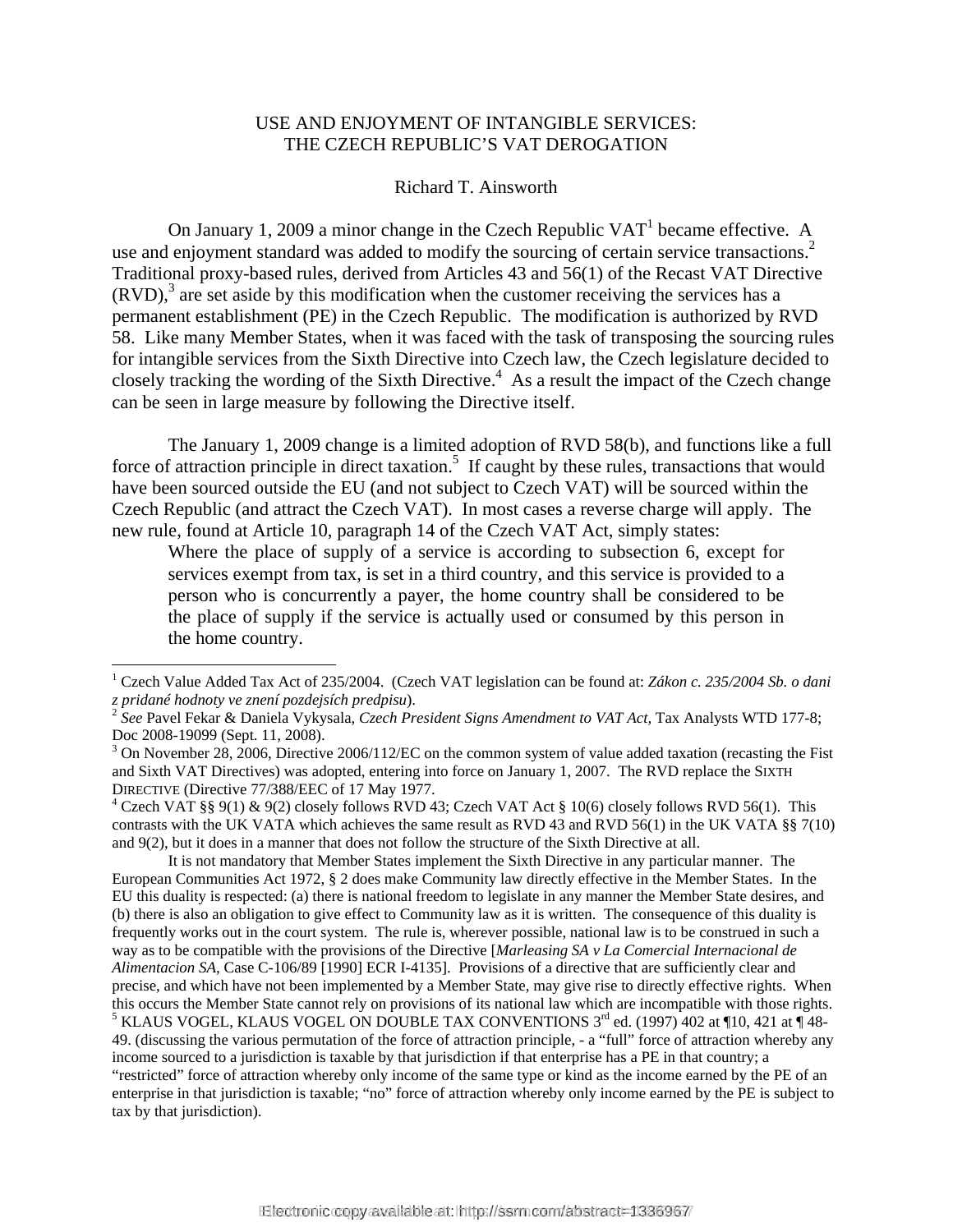The reference to "subsection 6" in this passage is to the transposition into Czech law of RVD 56(1). It states:

When providing a service to a foreign person or to a taxable person which has a registered office or place of business in another Member State or a facility located outside the home country, the place of supply shall be the place where the person to which the service is provided has the registered office or place of business, or the place of supply shall be the place where the facility is located if the service is provided to this facility, in case of these services

This modification can be a trap for the unwary. As is the case any time new sourcing rules are adopted, this change can produce unintended double taxation or non-taxation. Nevertheless, the Czech Republic is not the only Member State to take advantage of RVD 58. Austria, Belgium, Denmark, Estonia, France, Italy, the Netherlands, Slovenia, and the UK have also derogated, but none have done so in exactly the same manner as the Czech Republic, a situation which leads to yet further complications.

#### BACKGROUND

 Under the EU VAT services are sourced by proxy rules. Two provisions set out the main rules, RVD 43 and RVD 56(1). The main (and therefore fall-back) rule is in RVD 43. It deems all services to be supplied at the seller's location. It states:

The place of supply of services shall be deemed to be the place where the supplier has established his business or has a fixed establishment from which the service is supplied, or, in the absence of such a place of business or fixed establishment, the place where he has his permanent address or usually resides.

 RVD 56(1) is an exception to RVD 43. It applies to specific services, also called miscellaneous services or sometimes intangible services. It is commonly observed that the number of the services involved in this exception makes it seem like the exception has swallowed the main rule.  $RVD$  56(1) deems these services to be supplied at the buyer's location.

l

(b) Advertising services

(f) The supply of staff;

- (h) The provision of access to, an the transportation or transmission through, natural gas and electrical distribution systems and the provision of other services directly linked thereto;
- (i) Telecommunication services;
- (j) Radio and television broadcasting services;
- (k) Electronically supplied services, such as those referred to in Annex II.

<sup>6</sup> Article 56 lists these services as:

<sup>(</sup>a) Transfers and assignments of copyrights, patents, licenses, trademarks and similar rights;

<sup>(</sup>c) The services of consultants, engineers, consultancy bureaus, lawyers, accountants and other similar services, as well as data processing and the provision of information;

<sup>(</sup>d) Obligations to refrain from pursuing or exercising, in whole or in part, a business activity or a right referred to in this paragraph;

<sup>(</sup>e) Banking, financial and insurance transactions, including reinsurance, with the exception of the hire of safes;

<sup>(</sup>g) The hire out of movable tangible property, with the exception of all means of transport;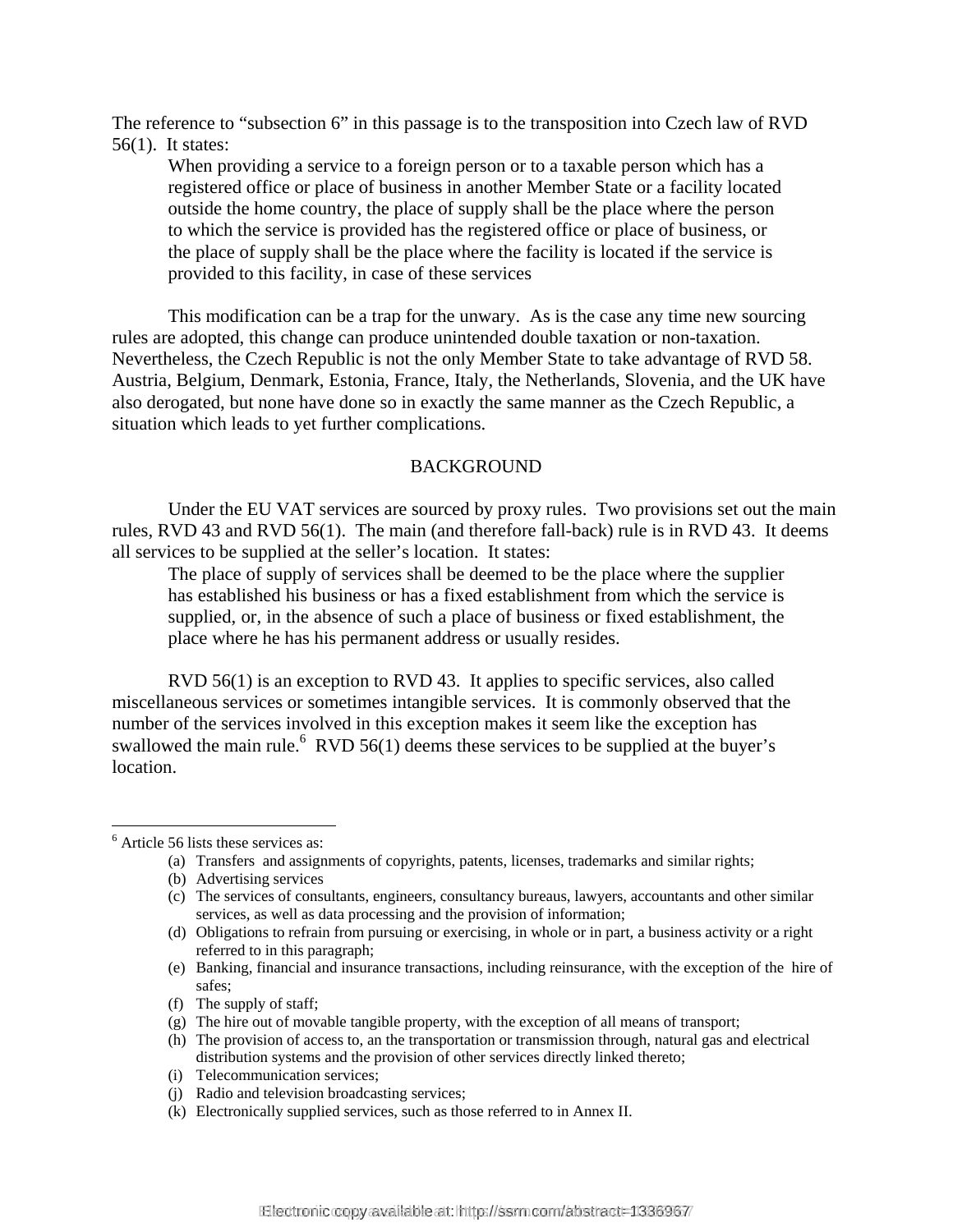RVD 56(1) is a bit more complicated than this. It does not change the place of supply to the buyer's location for the specified services in every case, but only in four specific instances where the service involves a transaction that is (a) between taxpayers in different Member States; (b) involves a sale from within the EU to a customer outside the EU; (c) where the seller is located outside the EU and the customer is a taxpayer within the EU; and (d) where both the buyer are located outside the EU.<sup>7</sup> RVD 56(1) states:

The place of supply for the following services to customers established outside the Community, or to taxable persons established in the Community but not in the same country as the supplier, shall be the place where the customer has established his business or has a fixed establishment for which the service is supplied, or, in the absence of such a place, the place where he has his permanent address or usually resides:

To demonstrate the complexity of these rules consider the performance of consulting services by a French business. If services are rendered to a French customer, French VAT will apply (domestic transaction); if they are rendered for an Italian taxable person, Italian VAT will apply (RVD 56(1)). However, if the same consultation services are provided to an Italian consumer, French (not Italian VAT) will apply (RVD 43 is used as a fall-back). If these services are rendered for a Swiss customer no EU VAT applies (RVD 56(1)), but a Swiss VAT may be applicable depending on the VAT law in this non-EU jurisdiction.

In the last case, where French consulting services are supplied to a customer located in Switzerland, the EU VAT contemplates the possibility that these services will escape taxation all together. This would be the case if there is no provision in the Swiss VAT to impose a tax based on the location of the customer. The EU VAT however clearly tries to avoid the other possibility – double taxation. This would occur if a French VAT were to be imposed (based on the location of the provider – France) and a Swiss VAT was imposed (based on the location of the customer – Switzerland).<sup>8</sup>

#### CZECH REPUBLIC RULES

There are five basic fact patterns where the new Czech rules will change the place of supply for the intangible services listed in RVD 56(1). In each case the new rules will move the place of supply from outside the Czech Republic to within the Czech Republic. Each of these patterns will be considered separately, and are listed below:

 $<sup>7</sup>$  In an earlier draft of this paper posted on SSRN exceptions (c) and (d) were omitted. While the omission of (d)</sup> may not have been critical to this analysis, the omission of (c) was a significant error. This paper is revise to take this omission into account. The most notable change is the elimination of two of the five fact patterns considered under the Czech Republic analysis. Personal e-mail communication Marcus Jones (Oct. 15, 2009) on file with author.

 $8$  At the present time there is no global standard on sourcing services and intangibles. In February 2006 the OECD Committee on Fiscal Affairs (CFA) launched a project aimed at providing guidance for governments on applying Value Added Taxes or Goods and Services Tax to cross-border trade. The goal is to produce a documenting that would offer guidance in this area, tentatively called the *International OECD VAT/GST Guidelines*. OECD, COMMITTEE ON FISCAL AFFAIRS, WORKING PARTY NO. 9 ON CONSUMPTION TAXES, APPLYING VAT/GST TO CROSS-BORDER TRADE IN SERVICES AND INTANGIBLES: EMERGING CONCEPTS FOR DEFINING PLACE OF TAXATION – OUTCOME OF THE FIRST CONSULTATION DOCUMENT (June 2008) *available at:* http://www.oecd.org/dataoecd/11/31/40931170.pdf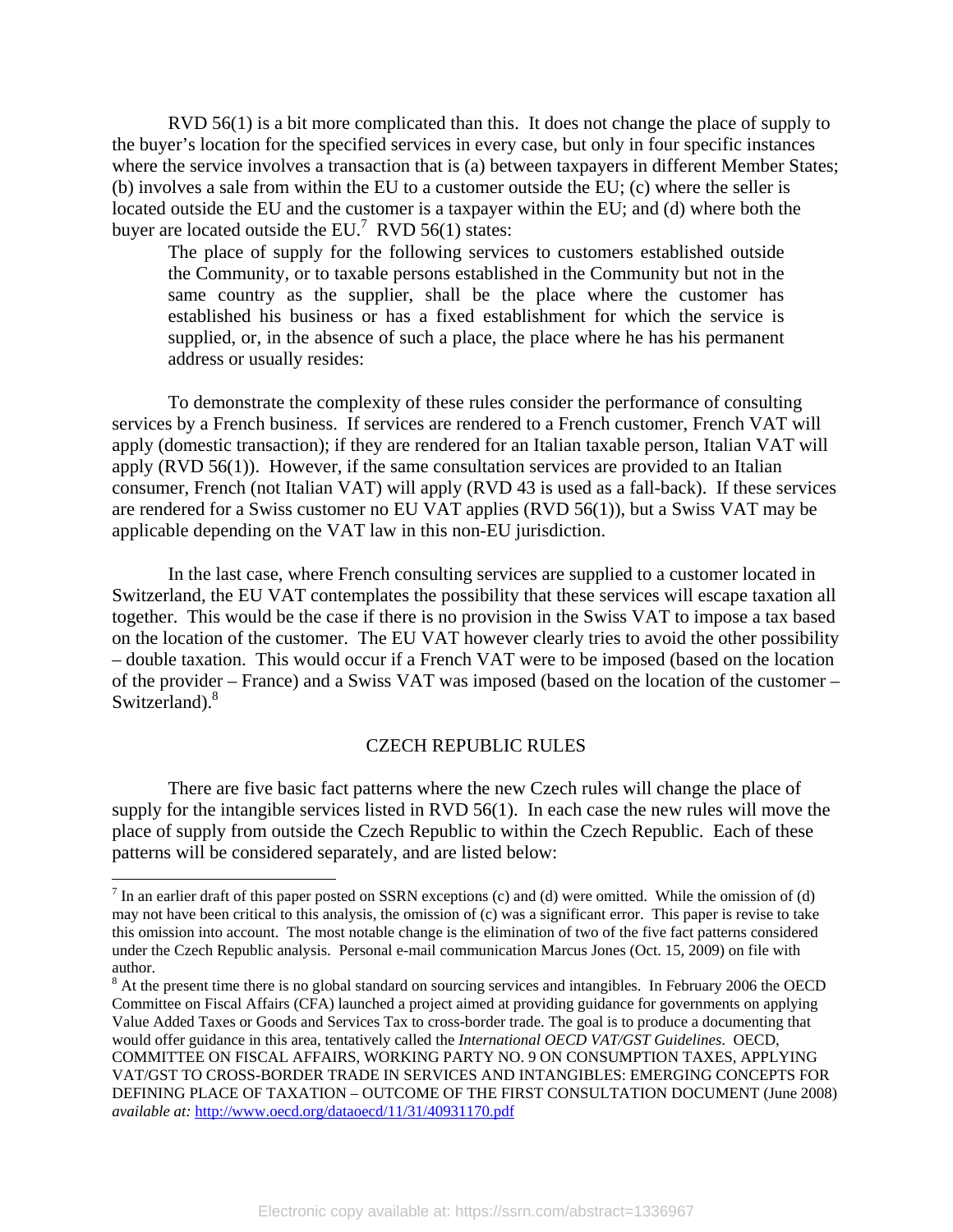- 1. when a Czech taxable person supplies intangible services to a non-EU customer (and that buyer is also a Czech taxpayer that uses and enjoys the intangible services in the Czech Republic);
- 2. Omitted.;
- 3. when a taxable person in another EU Member State supplies intangible services to a non-EU taxable person (and that buyer is also a Czech taxpayer that uses and enjoys the intangible services in the Czech Republic);
- 4. Omitted;
- 5. when a non-EU taxable person supplies intangible services to another non-EU taxable person (and that buyer is also a Czech taxpayer that uses and enjoys the intangible services in the Czech Republic).

Some of these applications are surprising, and they are likely to catch some taxpayers unaware. This would particularly be the case where VAT compliance is not automated. The primary reason for this is that the "use and enjoyment" requirement is independent of the PE requirement. Consider for example a reasonably large company with many divisions, only one of which has a PE in the Czech Republic. If a division unrelated to the division with the PE, and without knowledge of the PE's presence in the Czech Republic, were to purchase advertising services from a Swiss or American advertizing agency, and if these services were to be used and enjoyed in the Czech Republic, then Czech VAT would be due. Without the PE, no Czech VAT would be due.

After the adoption of the Czech rules the best automated VAT compliance systems were reconfigured. Programming changes were instituted in advance to be effective on January 1, 2009. Sometime in December 2008 the system would have queried the VAT compliance staff about the presence of a PE in the Czech Republic. If that answer was affirmative, then whenever a service listed under RVD 56(1) was purchased *anywhere in the company* after January 1, 2009 a dialogue box would ask if this service was to be used and enjoyed in the Czech Republic. If that answer was affirmative, then the system would expect to find either Czech VAT on the seller's invoice, or it would institute a reverse charge of the Czech VAT.

Without this level of automation, where every RVD 56(1) service is measured for Czech use and enjoyment, it is doubtful that correct determinations would be made in all cases. Errors would be all the more likely if the services were being purchased from a jurisdiction that imposed VAT based on where the seller is established (a jurisdiction that had for example adopted a rule like RVD 43),<sup>9</sup> or where these service are taxed based on a "place of performance" standard (regardless of where the seller's place of establishment is located).<sup>10</sup> Admittedly, this would yield a double-VAT result, but it may be the correct result. The double-

If the service is performed in Australia, it is connected with Australia. The situs is Australia. Examples of such services include accounting services, legal services, repair services, maintenance services, preparation of, or developing, designs or other like services

<sup>&</sup>lt;sup>9</sup> This is the rule in Singapore. *See*: Singapore Goods and Services Tax Act 1993 Section 13(4) (Cap 117A) (indicating that if the supplier "belongs in" Singapore, the place of supply of services is in Singapore; if the supplier belongs in another country, then the place of supply of services is in that country).<br><sup>10</sup> The Australian GST would determine the place of supply of RVD 56(1) services with a place of performance test.

GSTR 2000/31 (Goods and Services Tax Ruling), ¶183.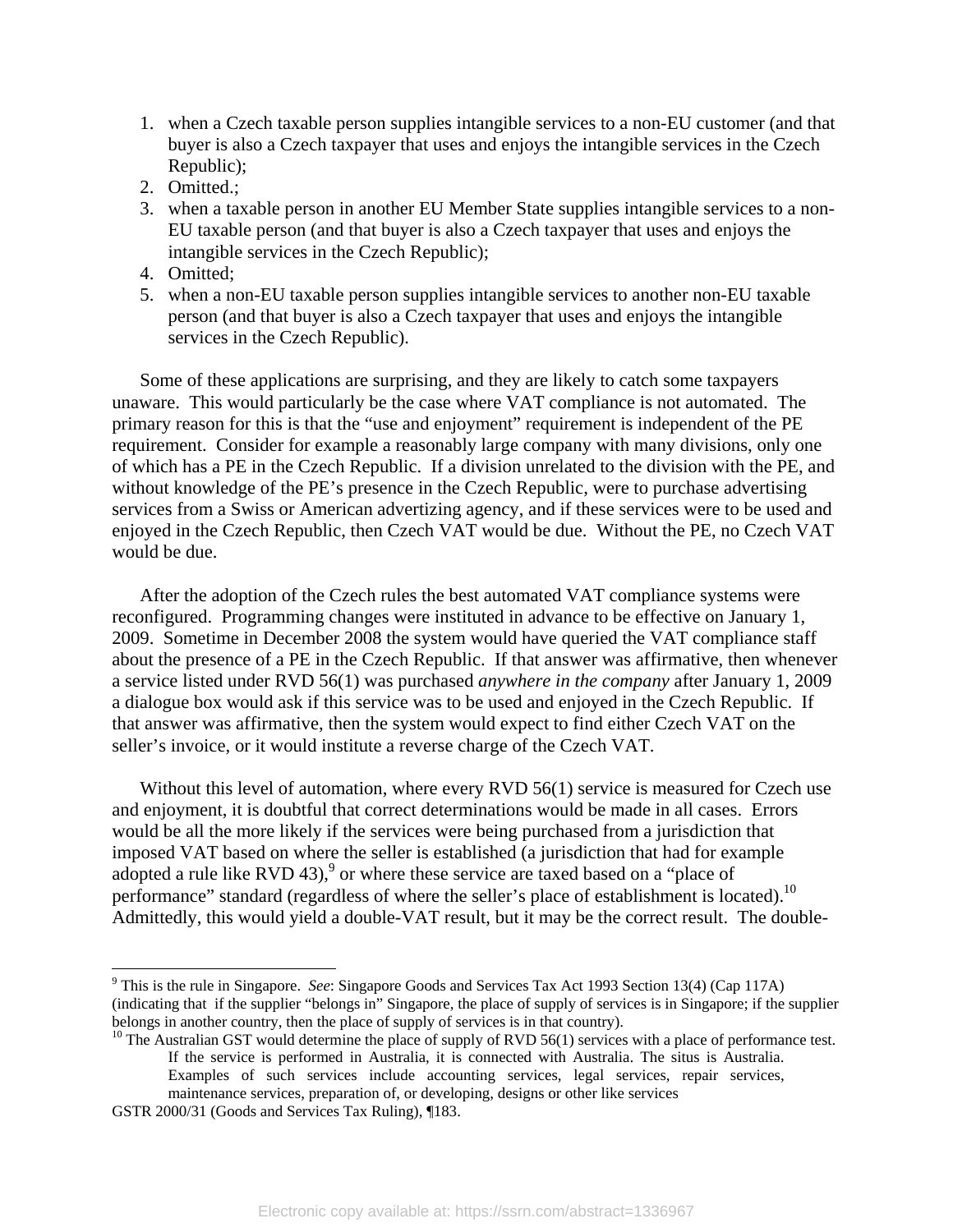VAT, of course, can be prevented (or planned around) but this is much easier done through automation than it is through manual processes.

## *(1) When a Czech taxable person supplies intangible services to a non-EU customer*.

*Background rule*. Under RVD 56(1) when a provider (P) of intangible services is located within a Member State, and the customer (C) is established outside the EU, the place of supply for intangible services is deemed to be where the customer is located. In the diagram below RVD 56(1) requires that Czech VAT not be imposed on sales of intangible services provided by a Czech business to a Swiss customer.



*Czech Republic use and enjoyment rule*. Under the new use and enjoyment rules in the Czech Republic if the customer (C) has a PE in the Czech Republic (or in the words of the statute: "...this service is provided to a person who is concurrently a [Czech tax]payer, ..."),<sup>11</sup> and if the intangible services are used and enjoyed in the Czech Republic, then Czech VAT will apply to these services. The standard rate is currently  $19\%$ <sup>12</sup>

 $11$  In this discussion the term "customer" is used to reflect the usage in RVD 56(1). This expression is broad enough to include taxable businesses, exempt entities, and consumers. Because the Czech Republic modification to the standard place of supply rules in conditioned on having a PE (or a "…person who is concurrently a [Czech tax]payer, ..." the customer cannot be a final consumer. In most instances this expression "customer" will not include an exempt entity either, unless the exempt entity makes some taxable supplies. In the Czech Republic an exempt entity may not otherwise elect to be a taxpayer. The Czech VAT Act indicates:

A taxable person who has his seat, place of business or permanent establishment in this country and only effects VAT-exempt supplies without the entitlement to VAT deduction is exempted from the liability to register himself as a VAT payer and is not eligible to file an application for VAT registration. If such person commences to affect taxable supplies and VAT-exempt supplies with the entitlement to VAT deduction, he shall have to file an application for VAT registration pursuant to subsection (1) if this person's turnover exceeds the limit laid down in section 6(1). If a taxable person opts for applying VAT on lease of plots of land, structures, flats and non-residential spaces pursuant to section 56, he may file an application for VAT registration at any time.

Czech Value Added Tax Act of 235/2004, § 95(8).<br><sup>12</sup> Czech Value Added Tax Act of 235/2004, § 47(1)(a)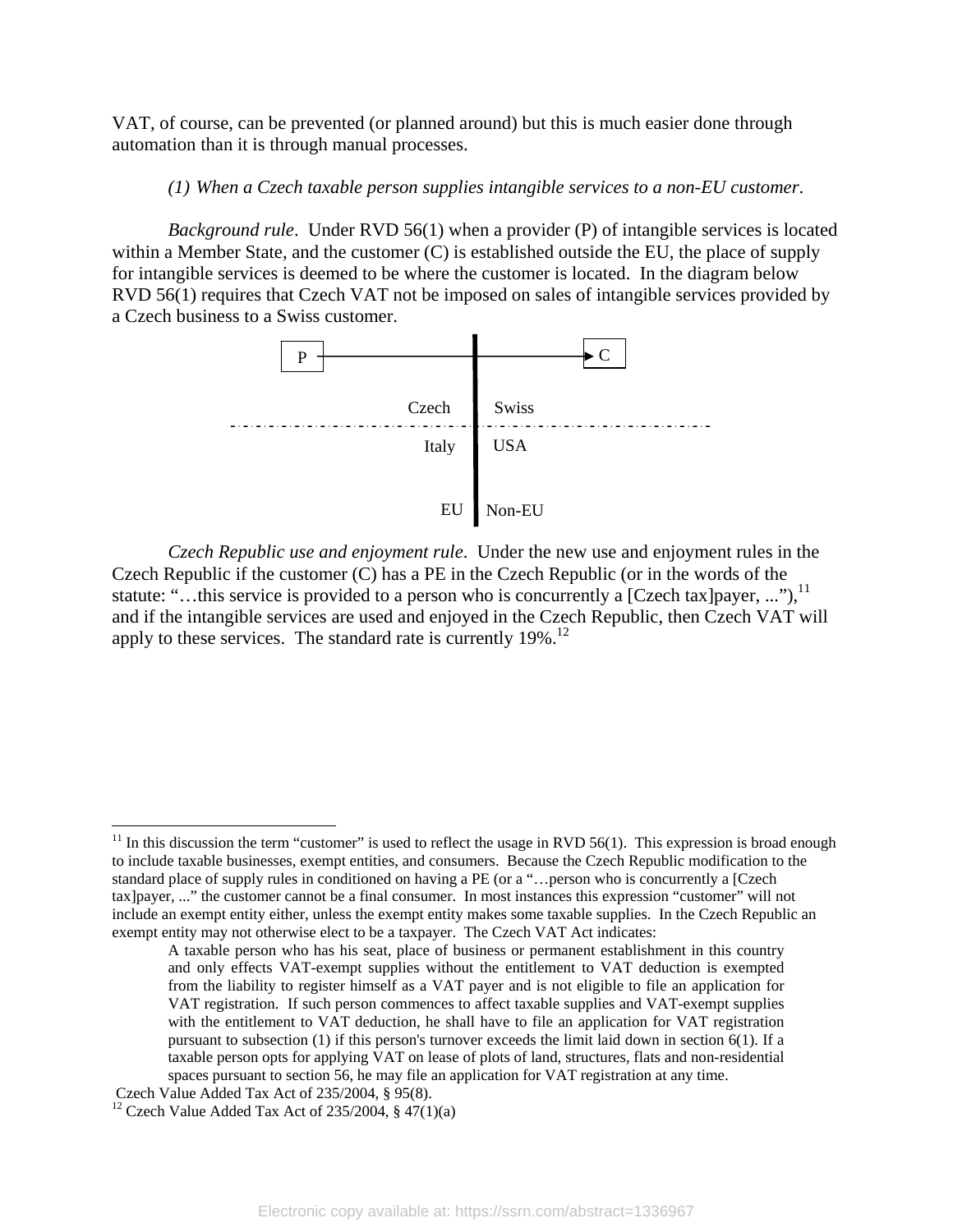

 One could imagine a fact pattern where a Swiss established company with a PE in the Czech Republic decides that an advertising campaign is needed to promote sales thought Czech media outlets. If it engages a Czech advertising agency to design the campaign invoices presented after January 1, 2009 will include Czech VAT. Previous to this date invoices from this advertising firm would not include VAT.

For the Czech advertizing company (P) the new Czech Republic rule turns this sale into a domestic transaction. This would be the case even though the use and enjoyment of the advertizing services is completely unrelated to the functions and operations of C's PE in the Czech Republic. It is anticipated that Czech suppliers of intangible services will be asking their non-EU clients (a) if they are a Czech taxpayer, and have a Czech VAT identification number, and (b) if the intangible services will be used and enjoyed in the Czech Republic. It will no longer matter if the services are being provided directly to the non-EU business at its place of business outside the EU.

*(2) Omitted* 

## *(3) When a taxable person in another EU Member State supplies intangible services to a non-EU taxable person*

*Background rule*. The next permutation produces some surprises. It considers the situation where the provider (P) is established within another EU Member State, and the customer (C) is located outside the EU. As in the first example RVD 56(1) requires that Italian VAT not be imposed on sales of intangible services provided by an Italian business to a Swiss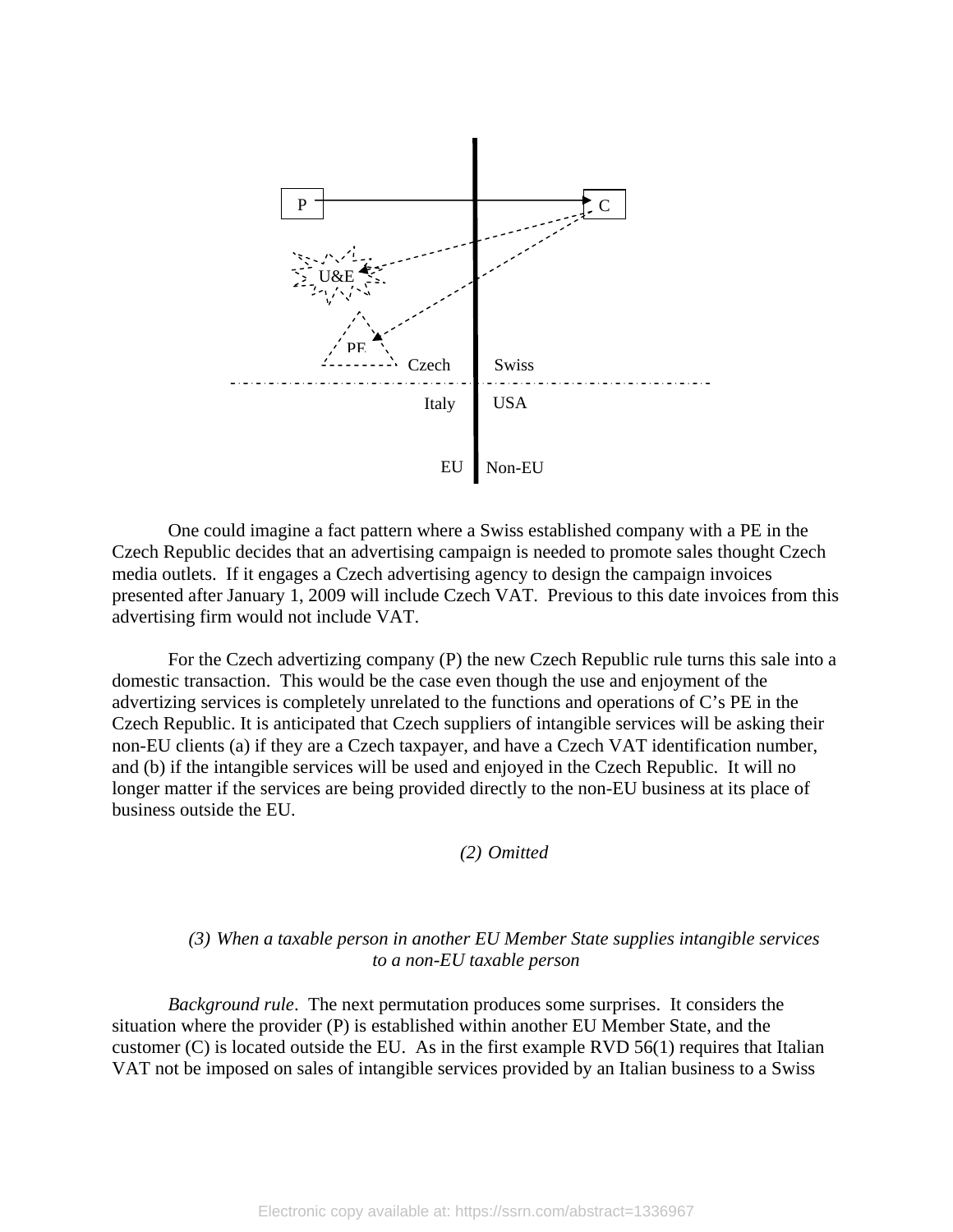customer. The main (or fall-back) rule under RVD 43 applies. The place of supply is deemed to be Switzerland where the supplier is located.



*Czech Republic use and enjoyment rule*. If however the non-EU customer has a PE in the Czech Republic, and uses and enjoys the intangible services in the Czech Republic, then Czech VAT applies. Although one might expect either Italian or Swiss VAT to apply, the application of the Czech VAT is very likely a surprise to the parties.

It would be particularly surprising to the parties if in fact the Czech PE has nothing to do with the intangible services being supplied. In a sense, the Italian VAT has given up the right to impose VAT on this transaction under the main rule (RVD 43) because of intangible services exception (RVD 56(1)) only to have another Member State tax the transaction under an application of a Use and enjoyment exception (RVD 58(b)).

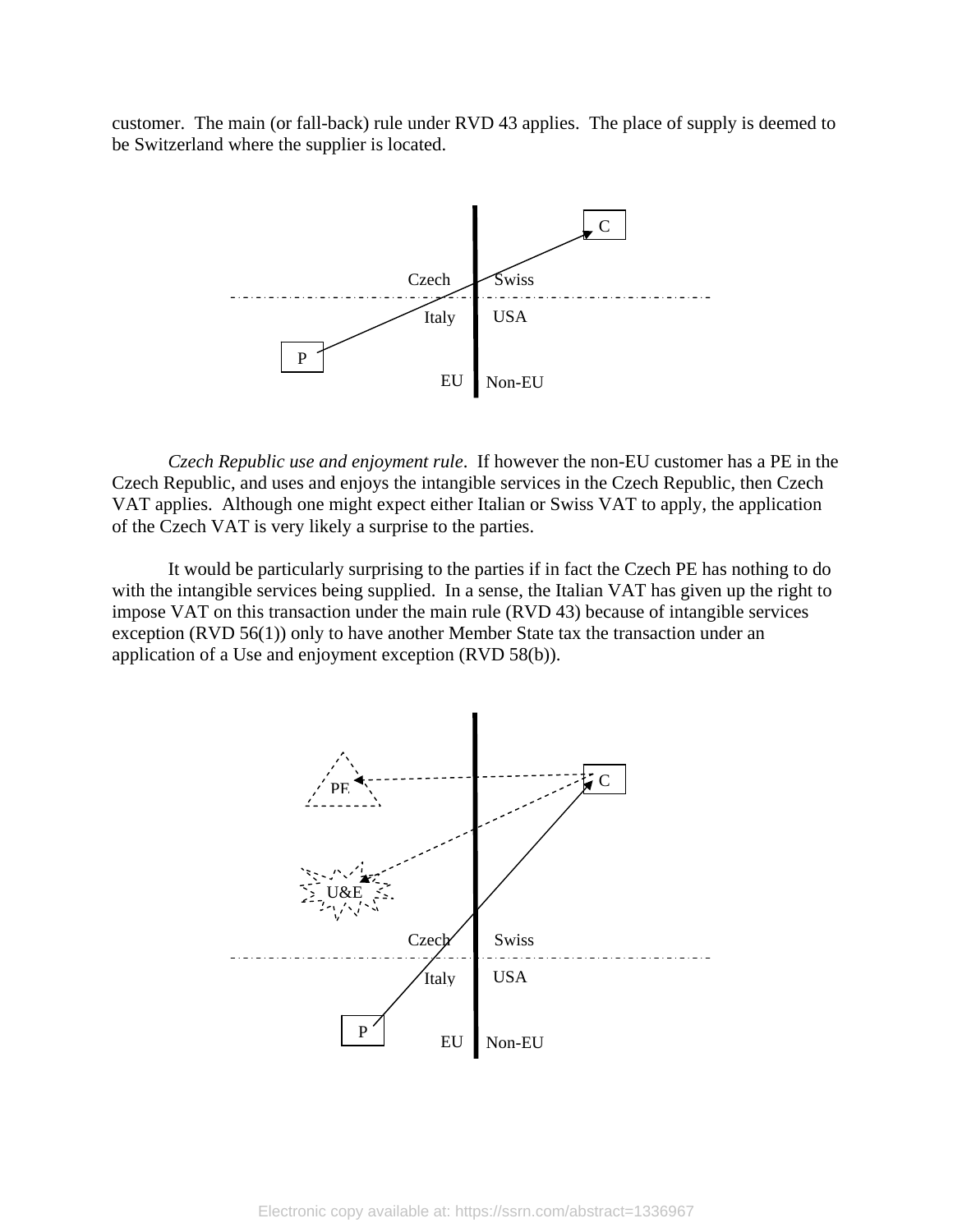An example that would fit this fact pattern would be a Swiss company (with a Czech PE) that needed an advertizing campaign for use in Czech media outlets. If the advertizing campaign is produced by an Italian firm, and even if it is demonstrated, delivered, and accepted only at the Swiss head office, Czech VAT will apply if the campaign is used and enjoyed in the Czech Republic. The Italian provider will not be required to impose Czech VAT on its invoice. The Swiss firm however, will be required to reverse charge this amount. This will be the case even though the advertizing campaign is not in any way related to the activity of the PE in the Czech Republic.

*(4) Omitted* 

### *(5) When a non-EU taxable person supplies intangible services to another non-EU taxable person*

*Background rule*. The final permutation involves two non-EU enterprises. Under the normal structure of the sourcing rules, where services are sourced either at the place where the provider's location or at that of the customer, no issues should arise. The appropriate analysis should follow RVD 43(the fall-back provision) and these services should be deemed to be taxed at the supplier's location.

In the example below a Swiss business secures intangible services from a US enterprise. From the perspective of the EU VAT these services are deemed taxable in the US, where there is no VAT.



*Czech Republic use and enjoyment rule*. If however the non-EU customer (in Switzerland) has a PE in the Czech Republic, and uses and enjoys the (US supplied) intangible services in the Czech Republic, then Czech VAT applies. This would be the case if a Swiss company decided to use a US advertizing firm to design its marketing materials for use through Czech media outlets. The Swiss firm would be expected to reverse charge the Czech VAT on its Czech return. This result may not be anticipated.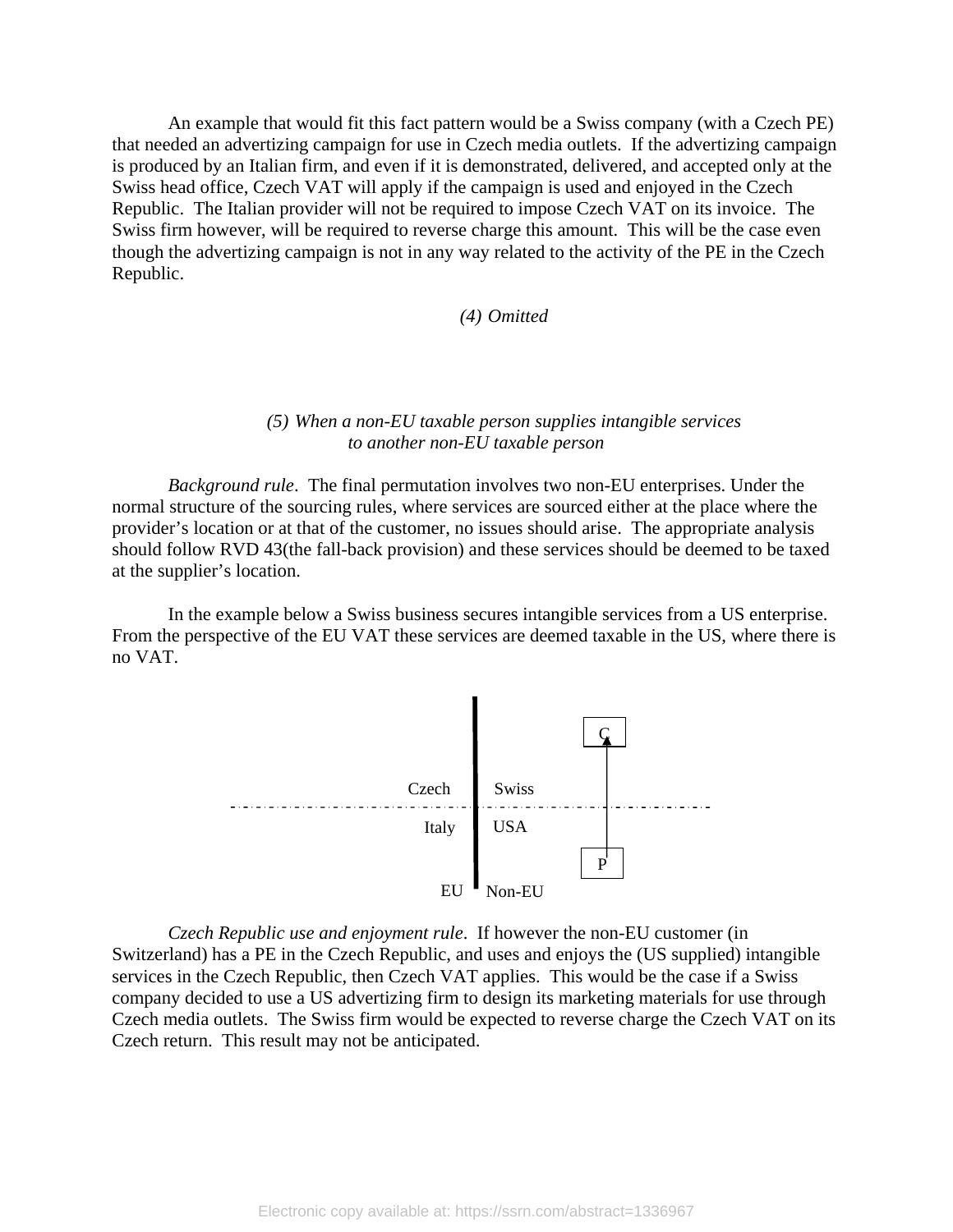

#### SUMMARY AND FINAL EXAMPLE

 These scenarios sketch the rough contours of the problem that the Czech Republic felt it needed to respond to with respect to intangible services. Businesses with a taxable presence in the Czech Republic were exploiting sourcing rules to develop opportunities in the Czech marketplace without paying VAT on the value added from these services. With a VAT of 19% this exploitation tilted the playing field in favor of non-Czech and non-EU providers.

This problem manifests itself in the basic pattern at (1) above, where non-EU businesses were using Czech intangibles to develop a presence in the Czech Republic without paying VAT. The same patterns arise when other Member States are factored in. Case 3 replicates the issues in case 1. The final insult to fair play is presented in case 5. In this fact pattern non-EU businesses use other non-EU service providers to develop Czech business opportunities, without paying Czech VAT on the value added.

The Czech Republic is not the only Member State to have problems with the standard cross-border intangible service rules. The UK faced this issue with the Zurich Insurance Company, and a review of this case is helpful in understanding why other Member States have taken advantage of RVD 58 to derogate from these rules. *Zurich Insurance Company v. HMRC*<sup>13</sup> follows a case 5 fact pattern.

#### *Zurich Insurance*

<sup>&</sup>lt;sup>13</sup> Zurich Insurance Company v. HMRC (LON/02/1080) (June 30, 2005); reversed [2006] EWHC 593 (Ch); [2006] STC 1694 (Mar. 23, 2006); affirming the reversal [2007] EWCA Civ 218; [2007] STC 1756 (Mar. 15, 2007).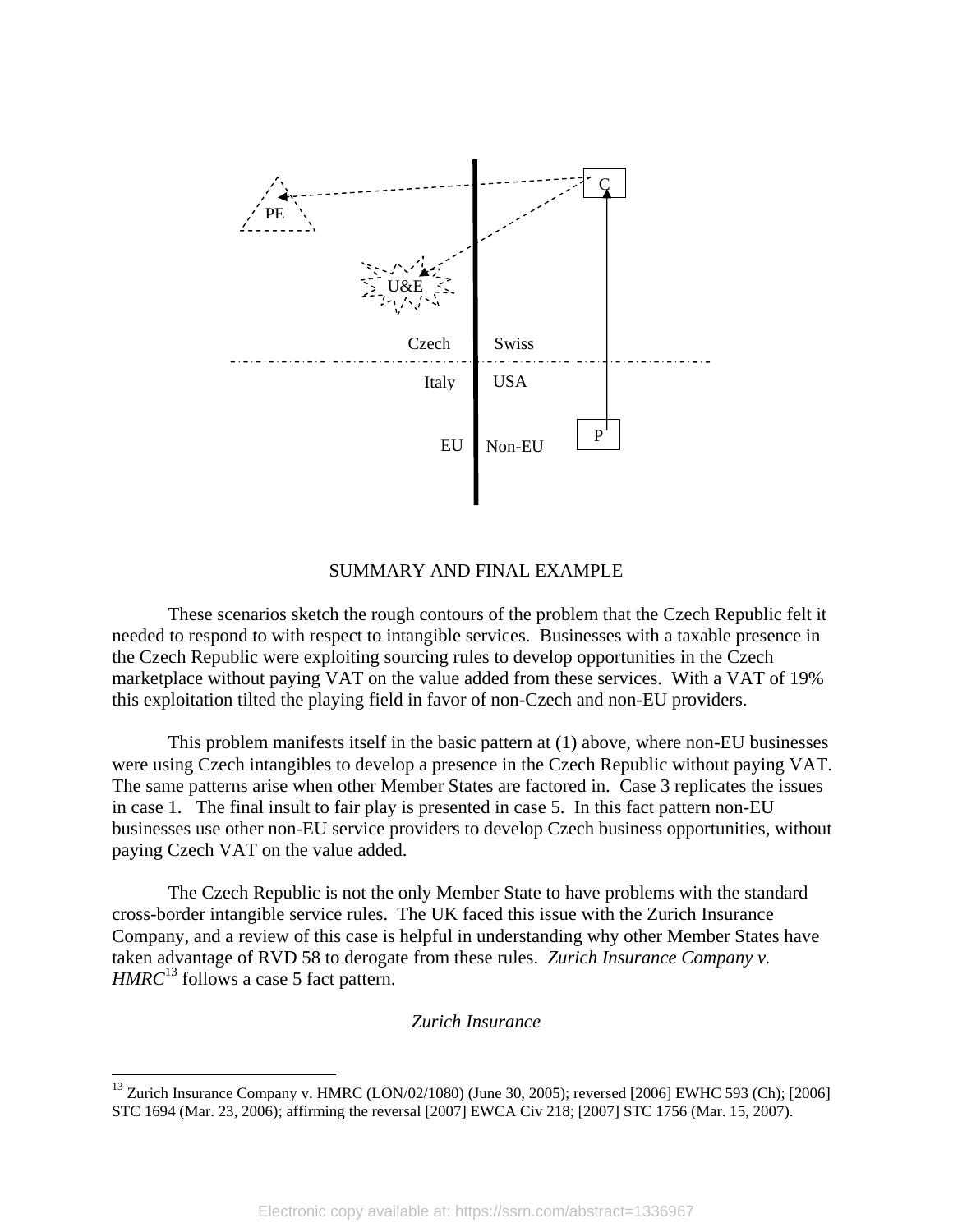*Facts*. From mid-1998 through 2000 the Zurich Insurance company, a Swiss company established in Zurich, Switzerland (Zurich-HO) was engaged in the global installation of a SAP financial accounting system. Part of the installation was at the London branch (Zurich-UK). The world wide installation would take place in 70 business units, in 50 countries, and would take more than two and a half years to complete. Consultancy services on the installation were provided by another Swiss company, PricewaterhouseCoopers AG (PwC – AG). Performance of the London installation was sub-contracted to the PwC affiliate in London (PwC-UK).

The issue in this case is the place of supply for consultancy services, an intangible service specified in RVD 56(c). Her Majesties Revenue and Customs (HMRC) asserted that the place of supply was in the UK and presented Zurich Insurance with a VAT assessment of £2,085,153. Zurich Insurance contested the assessment on the basis that place of supply of the services was Switzerland – where it was established. This was the case (according to Zurich) even though performance as well as substantial use and enjoyment of the consultancy – the software installation – occurred at its fixed establishment in London (Zurich-UK).

*Strategic plan*. Minimizing VAT exposure was import for Zurich. It provided exempt insurance supplies, and as a result, almost all of the VAT it incurred became a real business cost – it was not deductible.

Invoicing for the consulting services was considered carefully by Zurich and PwC. Three options were examined: (1) PwC-UK would bill Zurich-UK followed by Zurich-UK re-billing Zurich-HO; (2) PwC-AG would bill Zurich-UK followed again by Zurich-UK re-billing Zurich-HO; and (3) PwC-AG would bill Zurich-HO, followed by Zurich-HO re-billing Zurich-UK.<sup>14</sup> Although the first invoicing method was used initially (early in 1999 for the first Work Order),  $^{15}$ it was quickly recognized that the third was the most "tax efficient," and was adopted (for Work Orders 2 through 10).

If (as it did under the first Work Order – using the first option) the PwC-UK affiliate billed the Zurich-UK branch for installation service the supply would be domestic. UK VAT would be due, and this would increase the real cost of the installation by 17.5%. The internal branch-to-head office (Zurich-UK to Zurich-HO) re-billing of the fee was outside the scope of VAT.

However, if (as it did under the second through tenth Work Orders – using the third option) PwC-AG billed Zurich-HO the outcome was much better. Initially Swiss VAT would apply, and the internal re-billing of the charge by Zurich-HO down to Zurich-UK would be ignored as an intra company charge. Swiss VAT rate is 10% lower than the UK VAT – 7.5% rather than 17.5%. But even more beneficial was the ability of Zurich-HO to reclaim the entire Swiss VAT when it re-invoiced the consulting service outside of Switzerland.<sup>16</sup> Swiss law exempts VAT on services used and enjoyed outside of Switzerland.

 $^{16}$  *Id.*, at  $\P$  5(22).

<sup>&</sup>lt;sup>14</sup> Id., at  $\P$  5(21) & (23).

<sup>&</sup>lt;sup>15</sup> When reading this case one gets the distinct impression that HMRC uncovered this issue because of the change in invoicing practices. Services that were invoiced directly (PwC-UK to Zurich-UK) in 1999 were now missing even though the installation was ongoing. Finding the re-invoicing route (internally) from Zurich-HO to Zurich-UK most likely raised the issue.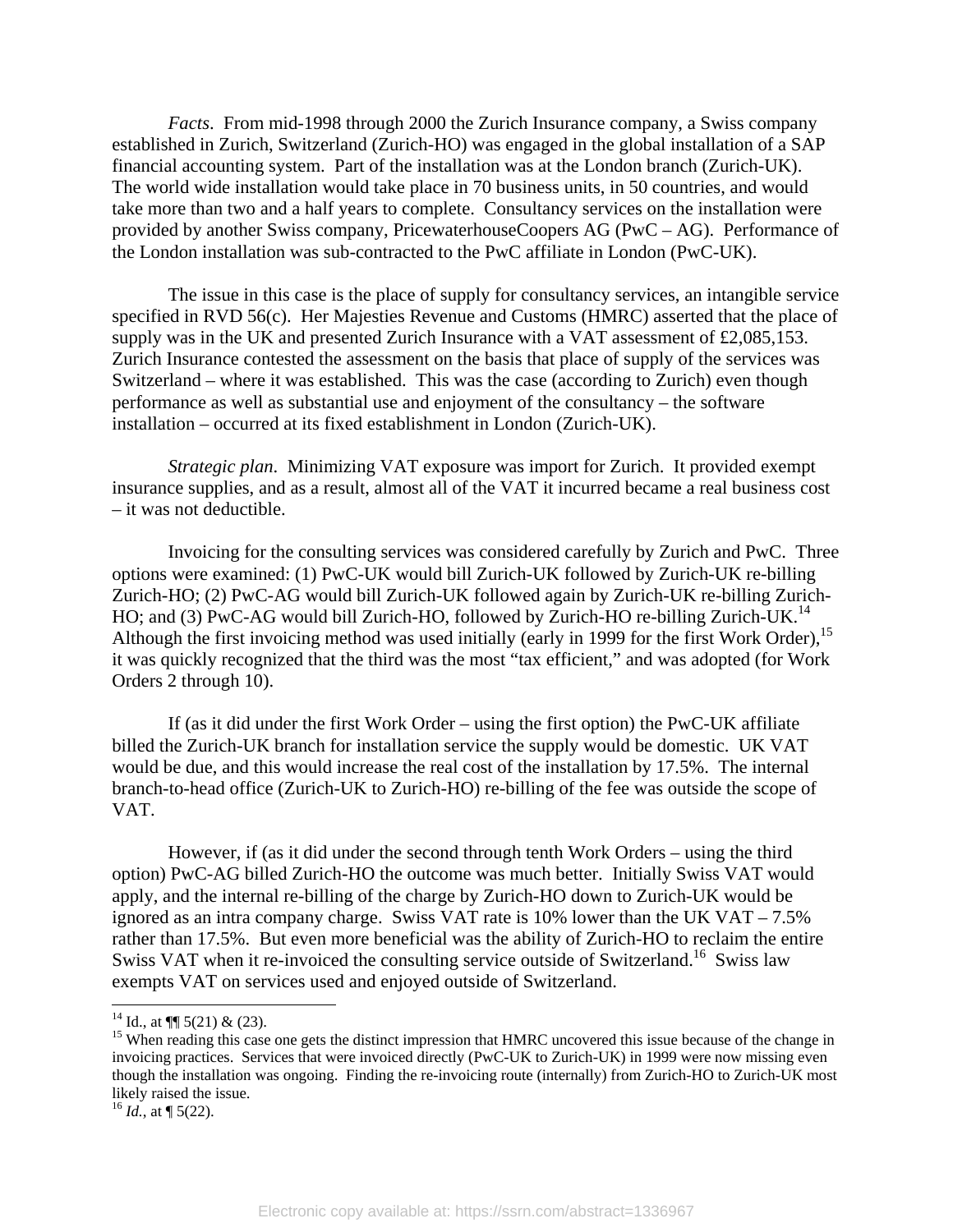*VAT Tribunal decision*. At the London VAT Tribunal Zurich was successful. The case turned on an application of place of supply hierarchy in RVD 43. RVD 43 begins with " … the place where the supplier has established his business or has a fixed establishment from which the service is supplied …" Thus, the issue was whether the place of supply should be deemed to be the location of the supplier's place of establishment (PwC-AG in Switzerland), or the location of the supplier's fixed establishment (PwC-UK in London).

The Court applied the holdings of two cases *Burkholz v. Finanzamt Hamburg-Mitte-Alstadt*17 and *Customs and Excise Commissioners v. DFDS A/S*18 to reach its conclusion. The *Berkholz* case establishes (according to the Tribunal) that priority is given to the place of establishment (PwC-AG in Switzerland) over the place of the fixed establishment (PwC-UK in London) unless this does not lead to a "… rational result for tax purposes or creates a conflict with another Member State."<sup>19</sup> The *DFDS* case (according to the Tribunal) provides a set of criteria to determine when a fixed establishment is a place of supply. The Court's summary of the *DFDS* reasoning was:

In other words, the place from which the supply of the single travel service was made was determined by where the contract was made, the documentation issued, and the consideration paid. $^{20}$ 

Applying these four factors to the Zurich fact pattern, the Tribunal found that the weight of the evidence (2 to 1, with 1 factor a draw) favored Switzerland: (1) the contract was signed in Switzerland, (2) the costs were born in Switzerland, and (3) the work was performed in the UK. As to (4), the benefit was considered to be for both the UK and the Swiss entities, making this factor a draw.<sup>21</sup>

The Court further indicated that the UK could have derogated from RVD 56 and taxed these consultancy services on a use and enjoyment basis (under RVD 58), but had not done so.<sup>22</sup> The fault was the UK law, not the taxpayer. Zurich made a similar argument in a broader context:

Determining the fixed establishment as the place of supply would result in both Swiss and UK VAT being imposed. It was not relevant that Swiss VAT was in fact recovered. The place of establishment and fixed establishment in article 9(2)(e) [RVD 56] were in contract to the "use and enjoyment" test in article 9(3) [RVD 58].

<sup>&</sup>lt;sup>17</sup> Case 168/84; [1985] ECR 2251 (concerning the place of supply for the "takings" from gaming machines placed on a ferry operating between Germany and Denmark by a German established company and whether the boat as a fixed establishment took precedence over the Hamburg, Germany place of establishment).<br><sup>18</sup> Case 260/95; [1997] STC 384, [1997] ECR I-1005 (concerning a Danish established tour operator that marketed

tours in the UK through its agent, a UK company, and which found based on the actual economic situation that the place of supply was at the UK agent, the fixed establishment).

 $19$  Berkholz, at | 17.

<sup>&</sup>lt;sup>20</sup> Zurich (LON/02/1080) at  $\P$  16.

 $^{21}$  *Id.*, at **[10** 19-23.  $^{22}$  *Id.*, at **[10** 24.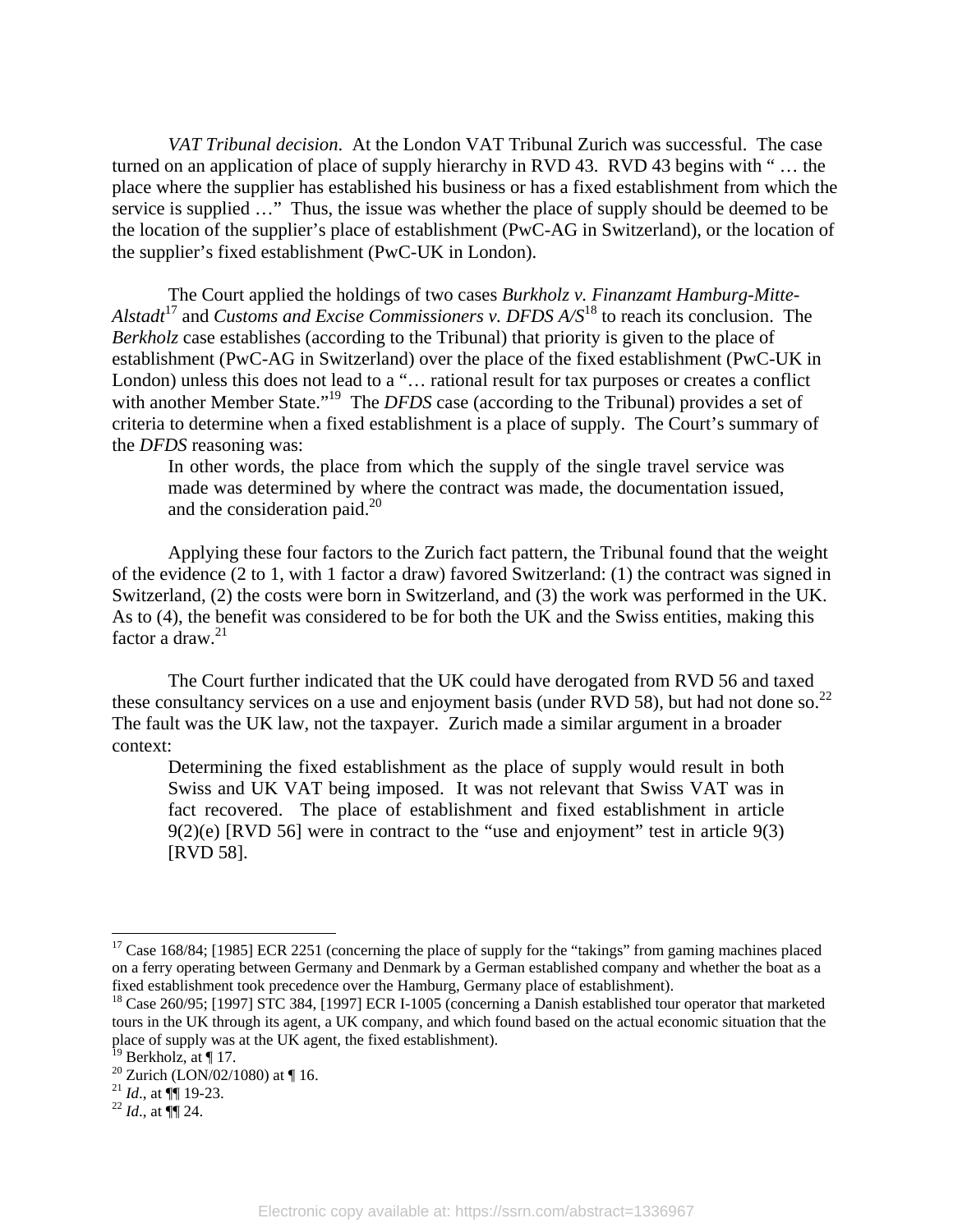*The High Court*. HMRC appealed the VAT Tribunal's decision and the holding was reversed. The High Court suggests that the Tribunal made a fundamental error when it based its decision entirely on the Sixth Directive, "… at no point does the tribunal refer to any specific provision of the United Kingdom legislation."<sup>23</sup> The High Court notes that the Sixth Directive only provides a framework of charging provisions (the Directive itself does not impose charges), and it is the law of each Member State that imposes the tax. The rule is:

… as long as the result of the domestic legislation is in accordance with what would be the result of the provisions in the Directive, it does not matter that the domestic legislation gets to that result by a different route. That is the effect of the third paragraph of art 249 EC of the EC Treaty (formerly art 189):

'... A directive shall be binding, as to the result to be achieved, upon each Member State to which it is addressed, but shall leave to the national authorities the choice of form and methods  $...^{24}$ 

Although the approach taken by the Tribunal may not be a problem in many cases, it is a particularly bad approach in this case. The High Court indicates:

… the place of supply rules are differently constructed [under the UK VAT Act], at least for supplies of services. Whereas in the case of the Directive the place of supply of services may be where the supplier is located or where the recipient is located, depending on whether art 9(1) or 9(2) applies, under s 7(10) of the VATA (reproduced in para 18(ii) above) all supplies of services are treated as made where the supplier 'belongs'. That place is determined by reference to s 9(2) (see para 18(iii) above), and depends on the location of his or its (the supplier's) business establishment or establishments. There is no rule in the VATA like art 9(2)(e) of the Sixth Directive, under which supplies of certain services are taken to be made in the country where the recipient is established or has a fixed establishment.<sup>25</sup>

 In other words, the four-part *Berkholz* hierarchy (the place where a business is established; the fixed establishment from which the service is supplied; the permanent address; the place of usual residence) is absent from the UK VAT Act (VATA). UK sourcing determinations are controlled by a more flexible rule – the issue is to find out where the recipient of services "belongs." As a consequence, there are two steps (not one) in a proper analysis: (1) what is the result under the VATA, and (2) is this result consistent with the Sixth Directive?

 First, the High Court indicates why the Zurich Insurance company is liable for UK VAT under a straight application of the VATA.

- Consultancy services are a "specified service" (VATA § 8(2));
- Consultancy services were provided by a person who "belonged" in a country other than the UK  $[PwC-AG$  "belong" in Switzerland]  $(VATA §8(1)(a))$ ;
- Consultancy services were received by the Zurich Insurance company for the purpose of the business carried out by it (VATA  $\S$  8(1)(b)), and most importantly;

<sup>&</sup>lt;sup>23</sup> Zurich, [2006] EWHC 593 (Ch); [2006] STC 1694 (Mar. 23, 2006) at  $\P$  30.

<sup>24</sup> *Id.*, at ¶ 22.<br><sup>25</sup> *Id.*, at ¶ 21 (emphasis added).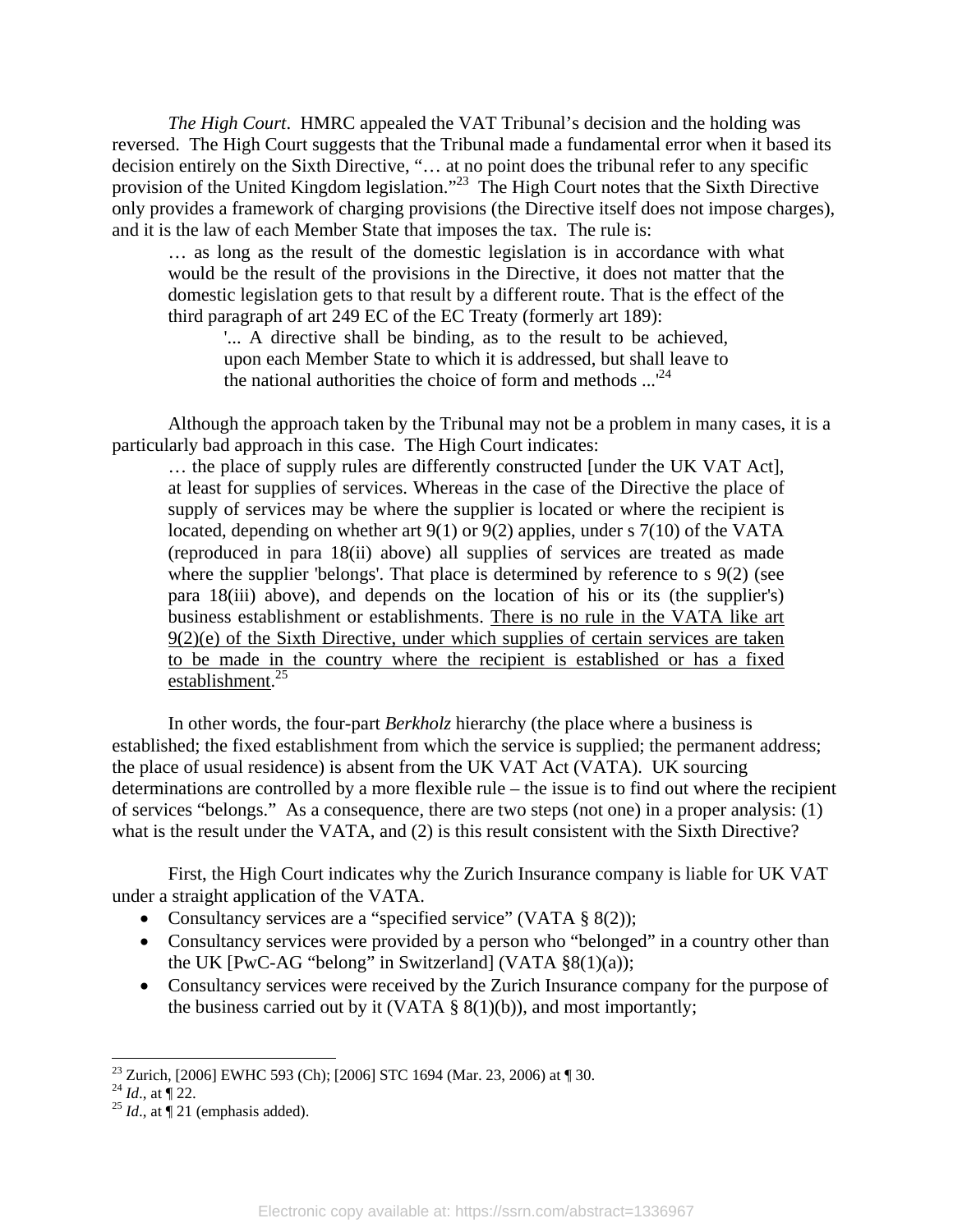- Zurich Insurance company was a person who "belonged" in the UK (VATA §9(4)), because;
- The Zurich Insurance company has business establishments in more than one country, so that under VATA § 9(4)(b) it is considered to "belong," with respect to any particular service received by it, in the country containing the establishment at which the services are most directly used.

Thus, the High Court then concluded, "… that country [the country containing the establishment at which the services are most directly used] can only be the United Kingdom."26

The next step is to confirm that this result (sourcing the consultancy services in the UK) is consistent with the result required under the Sixth Directive. The test is whether or not the result under the VATA is "rational result."

… the word 'rational' is used in most of the ECJ cases which have been concerned with the place of supply of services. The ECJ consistently links rationality in this context with the avoidance of conflicts of jurisdiction, of double taxation, and of non-taxation.27

The High Court cites *Berkholz*,<sup>28</sup> DFDS,<sup>29</sup> and *RAL (Channel Islands) Ltd. V. Customs and Excise Commissioners*. 30

Locating the place of supply within the United Kingdom, subjecting the Zurich Insurance company to UK VAT meets the "rational result" standard. Double taxation is not in issue (because two or more Member States do not have overlapping jurisdiction).<sup>31</sup> However, both non-taxation and distortion of competition arise under the Tribunal's, but not under the High Court's holding. Non-taxation occurs when services are consumed within the Community but are not subject to VAT, and this would clearly be the case if the consultancy effort that installed SAP in the London branch of Zurich Insurance was not subject to VAT.<sup>32</sup> Competition would be distorted under the Tribunal's decision, because if a local consultant provided them they would be required to add the 17.5% VAT to the invoice.  $33$ 

*Court of Appeal*. The Court of Appeal agreed with the High Court that the "only tenable" outcome of the proper application of the Sixth Directive in this case is the conclusion that the place of supply of the consulting services was the UK, and UK VAT is due.

#### CONCLUDING APPLICATION

 Some EU jurisdictions, like the Czech Republic, have transposed the sourcing rules for intangible services into local law by reproducing the wording of RVD 43 and RVD 56(1). Other EU jurisdictions, like the UK, have constructed a different sourcing formula; one that is more

 $29$  DFDS, at  $\P$  22.

l

<sup>&</sup>lt;sup>26</sup> *Id.*, at ¶ 27.<br><sup>27</sup> *Id.*, at ¶ 43.<br><sup>28</sup> Berkholz, at ¶¶ 14 & 17.

<sup>30</sup> Case C-452/03 [2005] STC 1025 at ¶ 33.

 $31$  Zurich, [2006] EWHC 593 (Ch); [2006] STC 1694 (Mar. 23, 2006) at  $\P$  48.

<sup>32</sup> *Id*., at ¶ 49. 33 *Id*., at ¶ 50.